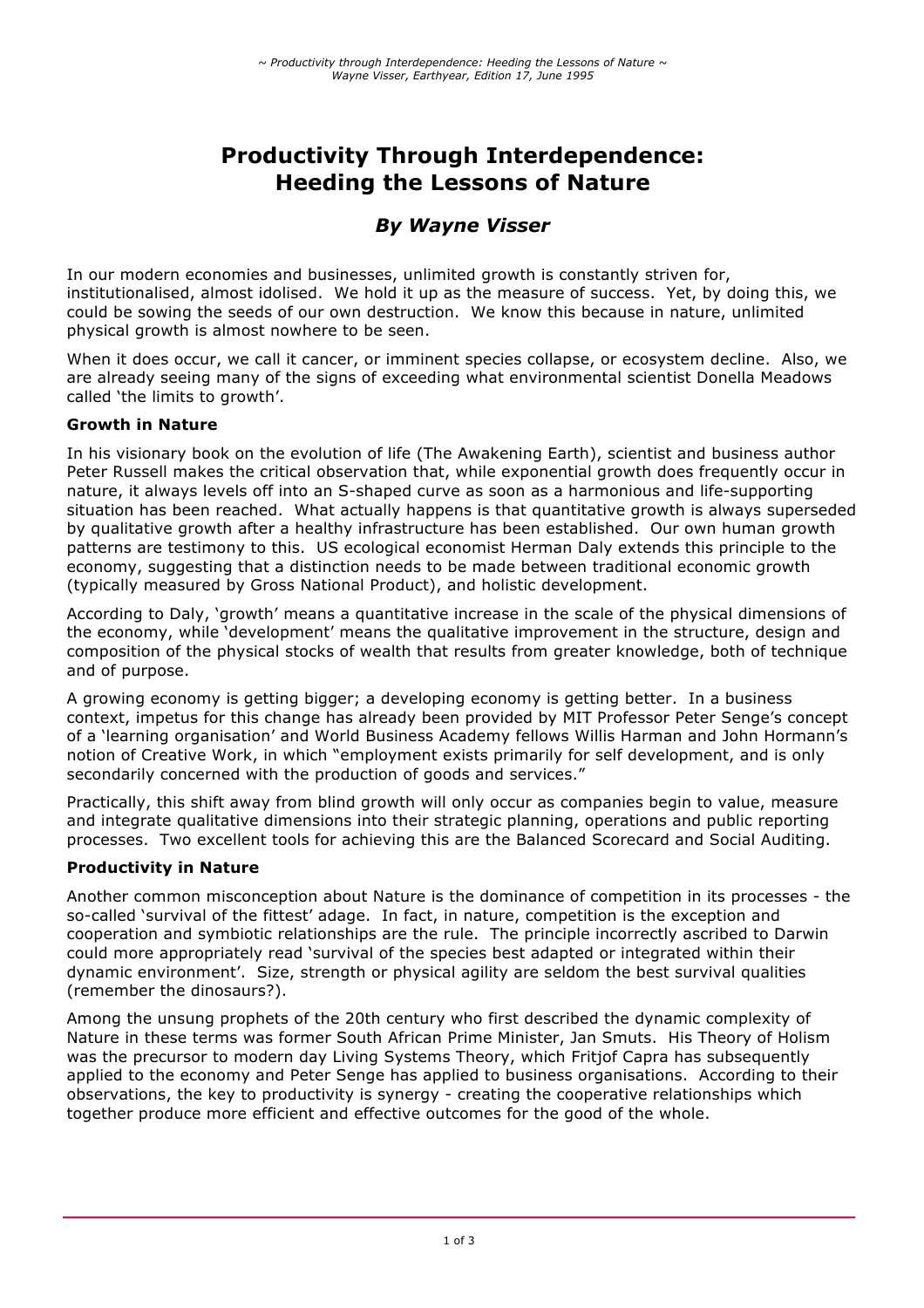Allied to this is an often overlooked aspect of productivity, namely the role of creativity, which Smuts also dealt with in some detail. Creativity in nature occurs due to the overlapping 'fields' of existing wholes (or units), which in turn provides the impetus for innovation and evolution.

In a business context, we see this principle applied in the use of cross-disciplinary think-tanks, matrix organisation structures and 'free-roaming employees' (such as in the innovative Brazilian company Semco). We also see the emergence of trans-disciplinary studies such as ecological economics and human ecology. These are not always the most efficient options, but they are the most productive.

Which leads onto the next point - efficiency in nature. We notice that while efficiency at lower levels is sometimes poor (for example, diffuse solar energy), this is more often than not a requirement in order to optimise efficiency at a higher level. Always, it is the healthy functioning of the greater whole which gets priority. How often are we sacrificing the efficiency of our greater systems (society, the environment) in the name of the efficiency of the corporation or the economy?

We also observe that Nature does not maximise efficiency; nor does it maximise any other variable. What it does do is optimise variables, in the context of the healthy functioning of the whole system. In instances where one variable is maximised, the natural system becomes rigid and eventually collapses. Business leaders and economists would do well to heed this lesson.

By creating expectations and pressures around maximising profits, or productivity, or economic growth, business and the economy inevitably creates systemic malfunctioning in other areas. These may be the unfulfilled fundamental human needs of its employees, social disintegration, or environmental destruction. Our economic institutions need to re-evaluate their ultimate meaning and role in society and then focus on optimising the variables within their influence towards realising this purpose.

## **Design in Nature**

It is becoming increasingly clear that business and the economy need to redesign their processes to bring them back within the sustainability capacity of Nature, and to learn from Nature's designs as models for productivity. For this to occur, an understanding of the simplified dynamics of Nature is a necessary starting point. US ecologist and business consultant Paul Hawken distils the process into three fundamental principles that govern nature: waste equals food, nature runs off of current solar income, and nature depends on diversity. In the past, we have chosen to ignore all three of these in our economic activities. Yet the tools for bringing about changes in line with these principles are now available. Most common is the so-called 'life-cycle assessment' or 'cradle to grave' approach in which corporate responsibility is taken for the entire production-sales-disposal process. Dr Karl-Henrick Robert, who pioneered The Natural Step methodology which is currently sweeping the international corporate community, refers to this as 'cyclic technology'. He believes there are only two alternatives: Either we choose to close material cycles in society with high heads and in pride, or we do it crawling on our knees later. But we will still have to do it.

In a more positive frame, futurist Hazel Henderson points out that this process of learning has already begun with the development of leading edge technologies which do nothing more that attempt to mimic the genius of Nature's designs. Examples of these include: artificial intelligence technologies, biotechnologies, energy technologies, and light wave technologies (phototronics).

## **Concluding thought**

The last hundred years or so has witnessed an arrogant conqueror-like attitude by humans towards Nature, especially in business and economics circles. We have been blind to the generous miracle of natures' life-sustaining 'services' (recently estimated to be in excess of three times the world Gross National Product). And we have been deaf to the bountiful school of lessons which Nature has collected over billions of years - lessons in survival, in evolution, in quality of life. The time has come to shake off our mechanical, militaristic thinking of yesterday, in favour of the natural, organic wisdom of tomorrow. This new way of knowing will have to be at the roots of our future economic system, if it is to flourish, to blossom and to bear fruit which everyone can enjoy.